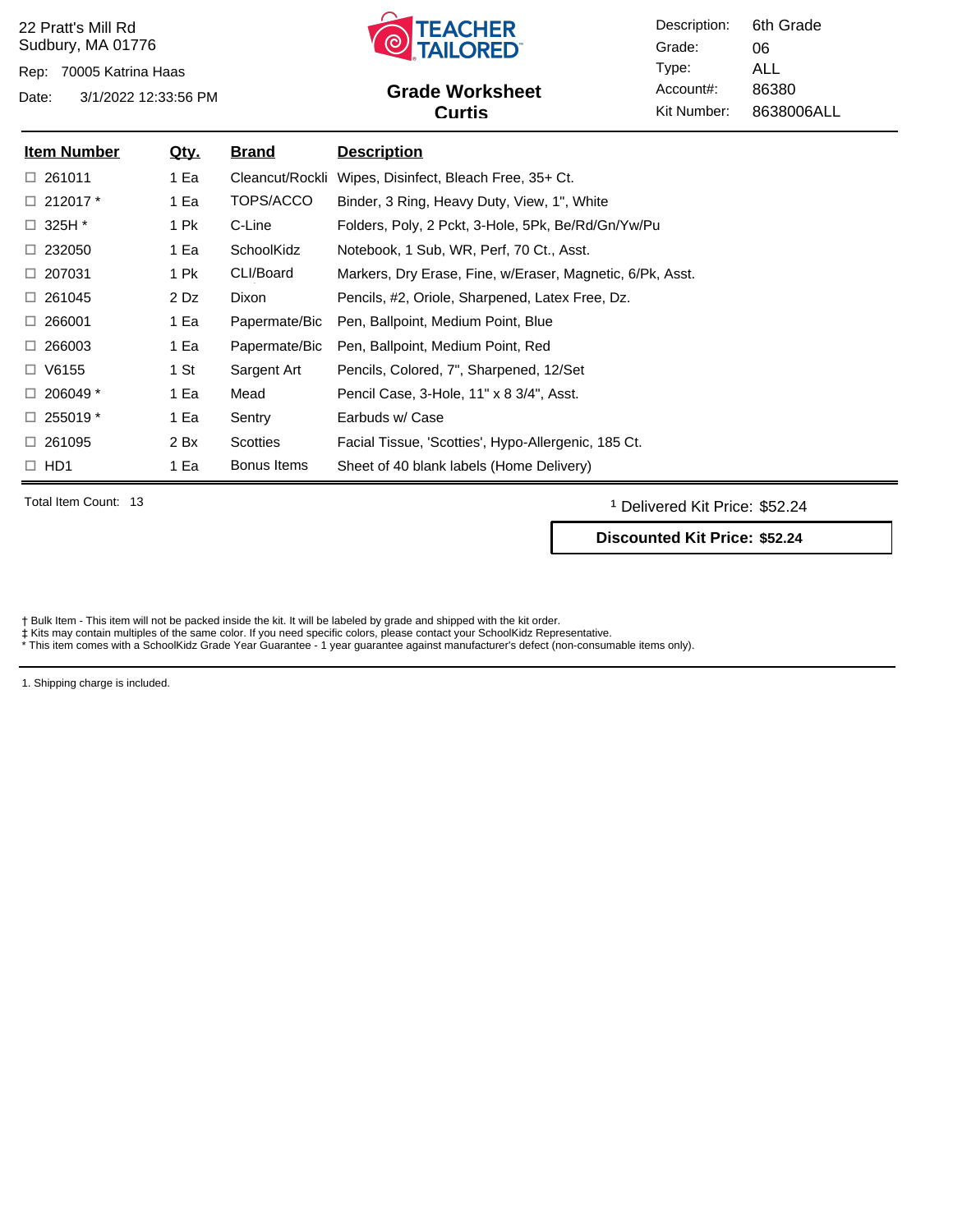Rep: 70005 Katrina Haas



## Date: 3/1/2022 12:33:56 PM **Grade Worksheet** Account#: 86380 **Curtis**

Description: Grade: Type: Account#: Kit Number: 07 ALL 8638007ALL 7th Grade

| <b>Item Number</b> | <u>Qty.</u> | <b>Brand</b>    | <b>Description</b>                                            |
|--------------------|-------------|-----------------|---------------------------------------------------------------|
| $\Box$ 212017 $^*$ | 2 Ea        | TOPS/ACCO       | Binder, 3 Ring, Heavy Duty, View, 1", White                   |
| $\Box$ 266004      | 4 Ea        | Papermate       | Pen, Ballpoint, Medium Point, Green                           |
| $\Box$ 211001      | 2 St        |                 | Avery/Kleer-Fax Dividers, 3 Ring, 5-Tab, 11" x 8.5", Asst.    |
| $\Box$ 227027      | 1 Pk        | SchoolKidz      | Filler Paper, Wide Rule, 10.5" x 8", 100/Pk                   |
| $\Box$ 223010      | 1 Ea        | Roaring         | Graph Paper, Spiral Notebook, 4 Sq/ln, 10.5"x8", 100 Ct, 3 HP |
| $\Box$ 212009 *    | 2 Ea        | SchoolKidz      | Pencil Case, Fabric, 3-Hole w/Grommets, 10"x 6", Asst.        |
| $\Box$ V6111       | 4 Ea        | Sanford/SPLS    | Pen, Stick, Medium Point, Black                               |
| $\Box$ 261045      | 2 Dz        | Dixon           | Pencils, #2, Oriole, Sharpened, Latex Free, Dz.               |
| $\Box$ 207014      | 2 Ea        | CLI/Staples     | Eraser, Pink, Large, Latex Free                               |
| $\Box$ 254027      | 2 Ea        | CLI             | Highlighter, Chisel Tip, Yellow, w/Pkt Clip                   |
| $\Box$ 255019 $^*$ | 1 Ea        | Sentry          | Earbuds w/ Case                                               |
| $\Box$ 261095      | 2 Bx        | <b>Scotties</b> | Facial Tissue, 'Scotties', Hypo-Allergenic, 185 Ct.           |
| $\Box$ HD1         | 1 Ea        | Bonus Items     | Sheet of 40 blank labels (Home Delivery)                      |

Total Item Count: 13 **and Transfer Count:** 13 **and Transfer Count:** 13 **and Transfer Count:** 13 **and Transfer Count:** 13 **and Transfer Count:** 13 **and Transfer Count:** 13 **and Transfer Count:** 13 **and Transfer Count:** 13

**Discounted Kit Price: \$50.49**

Bulk Item - This item will not be packed inside the kit. It will be labeled by grade and shipped with the kit order.

 $\equiv$ 

‡ Kits may contain multiples of the same color. If you need specific colors, please contact your SchoolKidz Representative.<br>\* This item comes with a SchoolKidz Grade Year Guarantee - 1 year guarantee against manufacturer's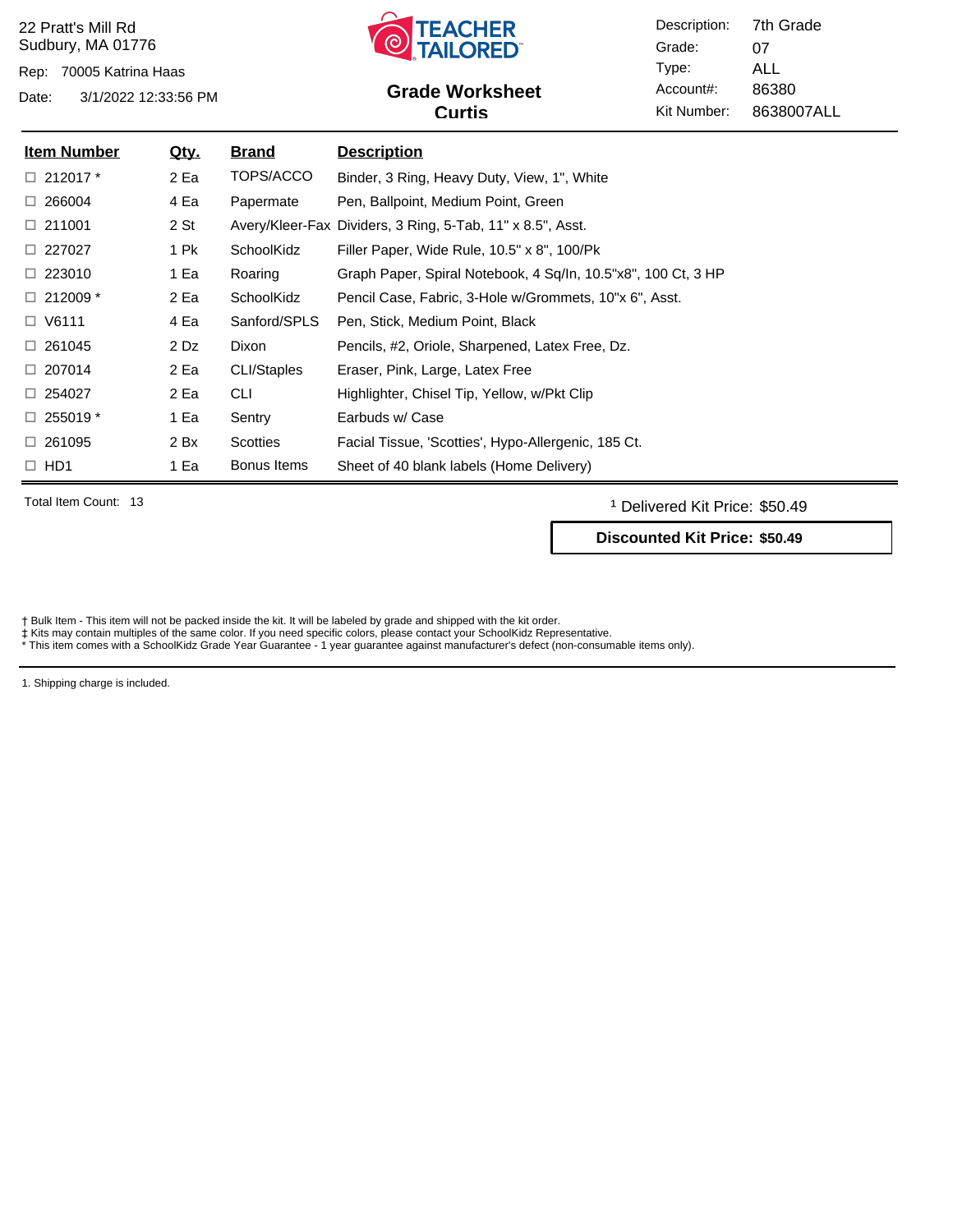Rep: 70005 Katrina Haas

Date: 3/1/2022 12:33:56 PM **Grade Worksheet** Account#: 86380



# **Curtis**

Description: Grade: Type: Account#: Kit Number: 08 ALL 8638008ALL 8th Grade

| <b>Item Number</b> | <u>Qty.</u> | <u>Brand</u>    | <b>Description</b>                                         |
|--------------------|-------------|-----------------|------------------------------------------------------------|
| $\Box$ V6110       | 12 Ea       | Sanford/SPLS    | Pen, Stick, Medium Point, Blue                             |
| $\Box$ 261045      | 2 Dz        | Dixon           | Pencils, #2, Oriole, Sharpened, Latex Free, Dz.            |
| $\Box$ 254025      | 1 Pk        | CLI/Staples     | Highlighters, Chisel Tip, Yw/Bl/Gn/Pk/Or/ 5/pk             |
| $\Box$ 207014      | 2 Ea        | CLI/Staples     | Eraser, Pink, Large, Latex Free                            |
| $\Box$ V6155       | 1 St        | Sargent Art     | Pencils, Colored, 7", Sharpened, 12/Set                    |
| $\Box$ 218024      | 1 Ea        | Highland/SPLS   | Stick On Notes, 3" x 3", Yellow, 100 Sht/Pd                |
| $\Box$ 244004 $^*$ | 1 Ea        | <b>CLI</b>      | Ruler, 12", Plastic, Inch & Cm, Center Holes, Asst.        |
| $\Box$ 255019 $^*$ | 1 Ea        | Sentry          | Earbuds w/ Case                                            |
| 261095<br>□.       | 2 Bx        | <b>Scotties</b> | Facial Tissue, 'Scotties', Hypo-Allergenic, 185 Ct.        |
| $\Box$ 228015 $^*$ | 2 Ea        | Wilson Jones    | Binder, 3 Ring, Heavy Duty, View, 1.5", White              |
| $\Box$ 211001      | 2 St        |                 | Avery/Kleer-Fax Dividers, 3 Ring, 5-Tab, 11" x 8.5", Asst. |
| $\Box$ 235004      | 3 Pk        | Esselte         | Index Cards, 4" x 6", Ruled, 100/Pk, White                 |
| $\Box$ 227028      | 1 Pk        | C-Line/Tops     | Filler Paper, College Rule, 10.5" x 8", 100/Pk             |
| $\Box$ 232066      | 1 Pk        | SchoolKidz      | Graph Paper, 4 Sq/In, 10.5"x 8", 100/Pk, 3 Hole            |
| $\Box$ HD1         | 1 Ea        | Bonus Items     | Sheet of 40 blank labels (Home Delivery)                   |

Total Item Count: 15 **and Transfer Count:** 15 **and Transfer Count: 15** and Transfer Count: 15 **and Transfer Count: 15** and Transfer Count: 15 **and Transfer Count:** 15 and Transfer Count: 15 and Transfer Count: 15 and Trans

**Discounted Kit Price: \$52.67**

† Bulk Item - This item will not be packed inside the kit. It will be labeled by grade and shipped with the kit order.<br>‡ Kits may contain multiples of the same color. If you need specific colors, please contact your School